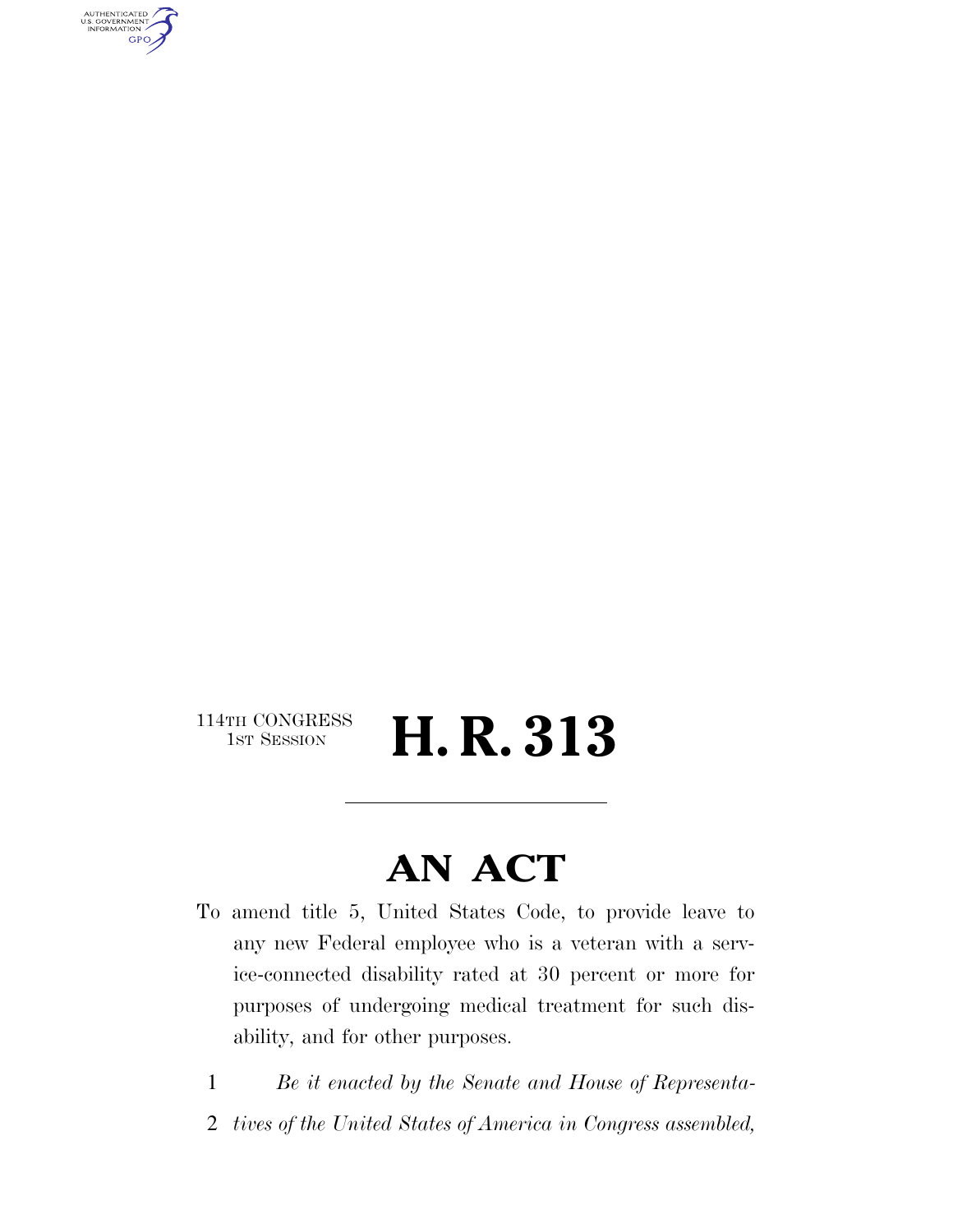#### **SECTION 1. SHORT TITLE.**

 This Act may be cited as the ''Wounded Warriors Federal Leave Act of 2015''.

### **SEC. 2. ADDITIONAL LEAVE FOR FEDERAL EMPLOYEES WHO ARE DISABLED VETERANS.**

 (a) IN GENERAL.—Subchapter II of chapter 63 of title 5, United States Code, is amended by adding at the end the following:

#### **''§ 6329. Disabled veteran leave**

 ''(a) During the 12-month period beginning on the first day of employment, any employee who is a veteran with a service-connected disability rated at 30 percent or more is entitled to leave, without loss or reduction in pay, for purposes of undergoing medical treatment for such dis-ability for which sick leave could regularly be used.

 ''(b)(1) The leave credited to an employee under sub-section (a) may not exceed 104 hours.

 ''(2) Any leave credited to an employee pursuant to subsection (a) that is not used during the 12-month period described in such subsection may not be carried over and shall be forfeited.

•**HR 313 EH**  $\cdot$  "(c) In order to verify that leave credited to an em- ployee pursuant to subsection (a) is used for treating a service-connected disability, such employee shall submit to the head of the employing agency certification, in such form and manner as the Director of the Office of Per-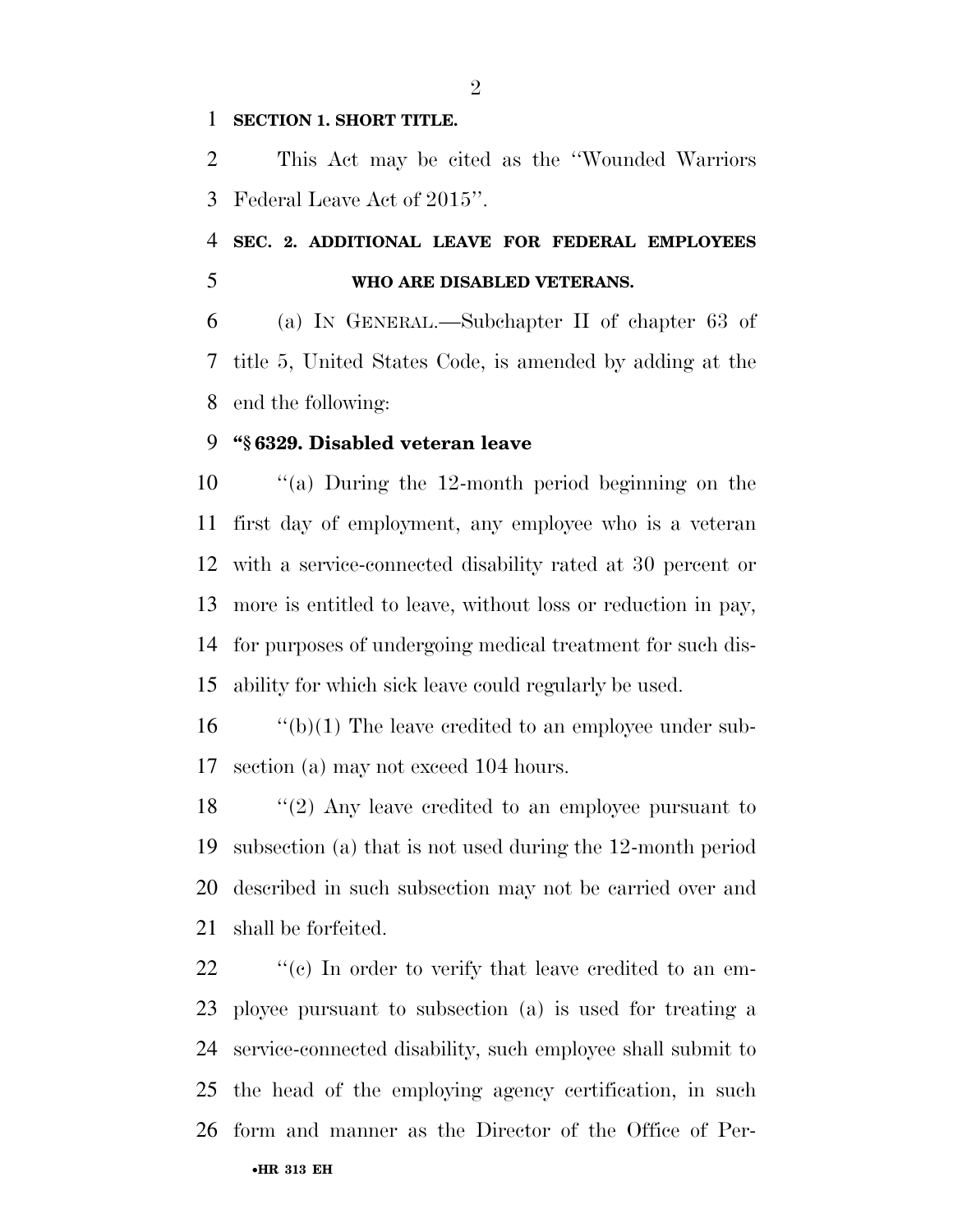| 1              | sonnel Management may prescribe, that such employee        |
|----------------|------------------------------------------------------------|
| 2              | used such leave for purposes of being furnished treatment  |
| 3              | for such disability by a health care provider.             |
| $\overline{4}$ | $\lq\lq$ (d) In this section—                              |
| 5              | $\lq(1)$ the term 'employee' has the meaning given         |
| 6              | such term in section 2105, and includes an officer         |
| 7              | or employee of the United States Postal Service or         |
| 8              | of the Postal Regulatory Commission;                       |
| 9              | $\lq(2)$ the term 'service-connected' has the mean-        |
| 10             | ing given such term in section $101(16)$ of title 38;      |
| 11             | and                                                        |
| 12             | $\cdot\cdot$ (3) the term 'veteran' has the meaning given  |
| 13             | such term in section $101(2)$ of such title.".             |
| 14             | (b) CLERICAL AMENDMENT.—The table of sections              |
| 15             | for chapter 63 of title 5, United States Code, is amended  |
| 16             | by adding after the item relating to section 6328 the fol- |
| 17             | lowing:                                                    |
|                | "6329. Disabled veteran leave.".                           |
| 18             | (c) APPLICATION.—The amendments made by sub-               |
| 19             | section (a) shall apply with respect to any employee (as   |
| 20             | that term is defined in section $6329(d)(1)$ of title 5,   |

 United States Code, as added by subsection (a)) hired on or after the date that is 1 year after the date of enactment of this Act.

 (d) REGULATIONS.—Not later than 9 months after the date of enactment of this Act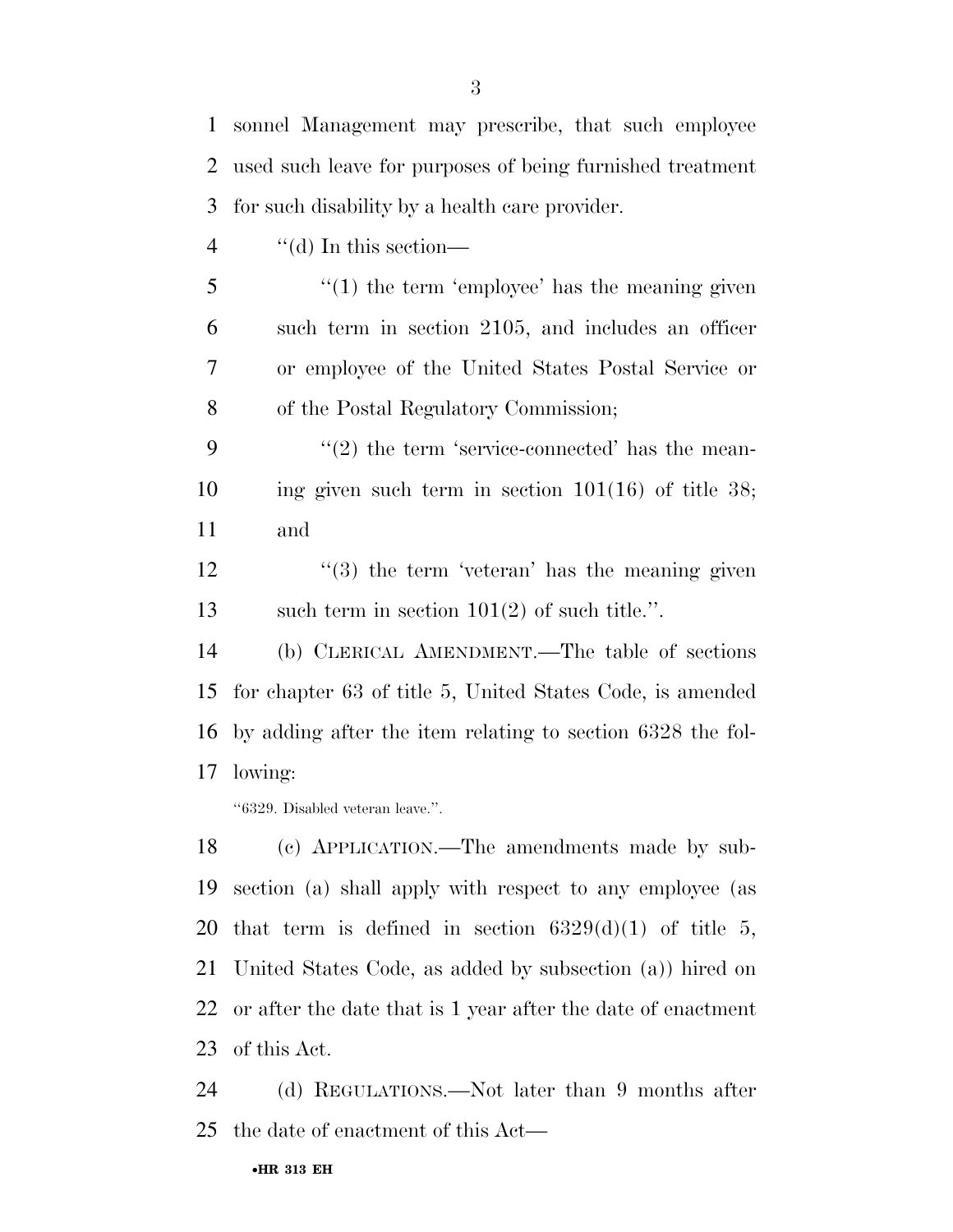(1) the Director of the Office of Personnel Management shall prescribe regulations with respect to the leave provided by the amendment in sub- section (a) for employees, but not including employ- ees of the United States Postal Service or the Postal Regulatory Commission; and (2) the Postmaster General shall prescribe reg-

 ulations for such leave with respect to officers and employees of the United States Postal Service and the Postal Regulatory Commission.

Passed the House of Representatives September 28, 2015.

Attest:

*Clerk.*